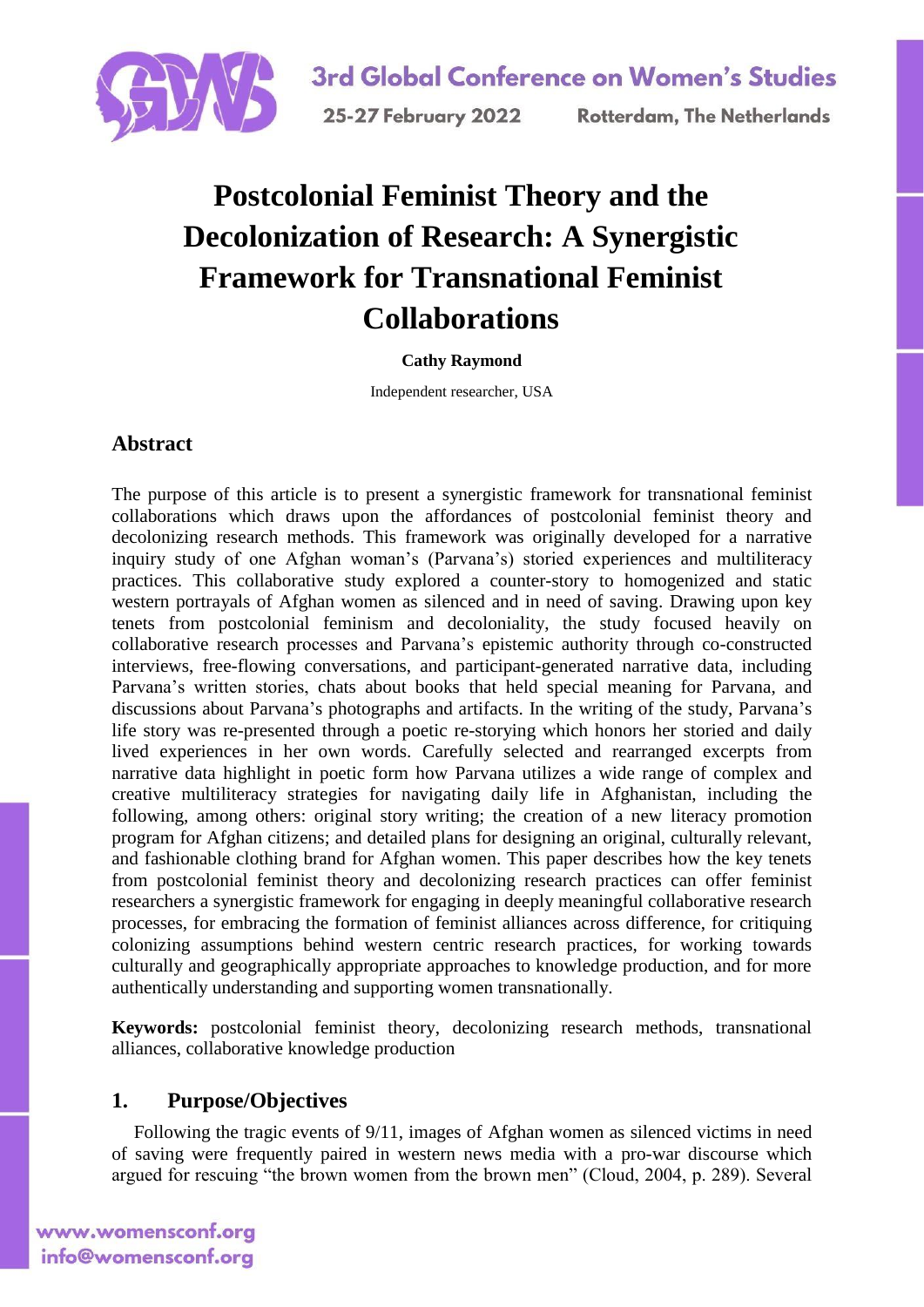

25-27 February 2022

**Rotterdam. The Netherlands** 

researchers have documented how western news coverage consistently drew upon colonialist rhetoric in their portrayal of Afghan women as silent and in need of saving. These static and homogenized images offered limited nuance in terms of authenticity, agency, ethnicity, language, or other individual characteristics (see, e.g., Cloud, 2004; Terman, 2017). Colonialist rhetoric vis-à-vis Afghan women effectively resulted in Afghan women being "doubly colonized: first through the patriarchal categorization of woman as victim (meaning: oppressed by Afghan men, Islam, Afghan society, Afghan family, and so on), and second, through the Othering of Afghan women through colonialism (meaning: oppressed by virtue of the fact that Afghan women are from Afghanistan)" (Raymond, 2021). Beyond that, these reports also suffer from a dearth of evidence from authentic conversations or interviews with actual Afghan women (see, e.g., Chowdury, 2016; Cloud, 2004; Fowler, 2007; MacDonald, 2016; Rasul & McDowell, 2015; Terman, 2017; Zeiger, 2011).

The purpose of this article is to present a synergistic research framework which draws upon the affordances of postcolonial feminist theory and decolonizing research methods and offers researchers a conceptual framework for countering harmful cultural stereotypes while honoring and amplifying a wide range of diverse life experiences. This framework was developed for a narrative inquiry study of one Afghan woman's (Parvana's) storied experiences and multiliteracy practices; this research project explored a counter-story to western homogenized and static portrayals of Afghan women as silenced and in need of saving. Drawing upon key tenets of postcolonial feminism and decoloniality, the study focused heavily on collaborative processes and Parvana's epistemic authority through collaborative conversations and participant-generated narrative data, including Parvana's written stories, discussions about books Parvana had selected, and chats about Parvana's personal photographs and artifacts. During the writing of the study, Parvana's life story was re-presented through a poetic re-storying which drew upon carefully selected and rearranged excerpts from narrative data in poetic form. The poetic re-storying honors Parvana's storied and daily lived experiences in her own words and highlights how Parvana utilizes a wide range of complex and creative multiliteracy strategies for navigating daily life in Afghanistan, including original story writing, the creation of a new literacy promotion program for Afghan citizens, and detailed plans for designing an original, culturally relevant, and fashionable clothing brand for Afghan women, to name a few. This paper describes how key tenets from postcolonial feminist theory can work in tandem with decolonizing research practices as a synergistic framework for engaging in deeply meaningful collaborative research processes, for embracing the formation of feminist alliances across difference, for critiquing colonizing assumptions behind western centric research practices, for working towards culturally and geographically appropriate approaches to knowledge production, and for more authentically understanding and supporting women transnationally.

#### **En/Countering Static Images**

Since 2004, I have worked on a variety of international education projects with Afghan faculty, researchers, students, and citizens. Over the years, I have met and worked closely with many Afghan women who have embodied lives which are very different from the static image of Afghan women so often presented in western news media; many of the Afghan women I have worked with have pursued an education, worked and earned money to support their families, convinced their conservative fathers to allow them to attend online classes, and/or dedicated their professional and personal lives to fighting for social justice in Afghanistan. They have become teachers, judges, professors, and writers. They have faced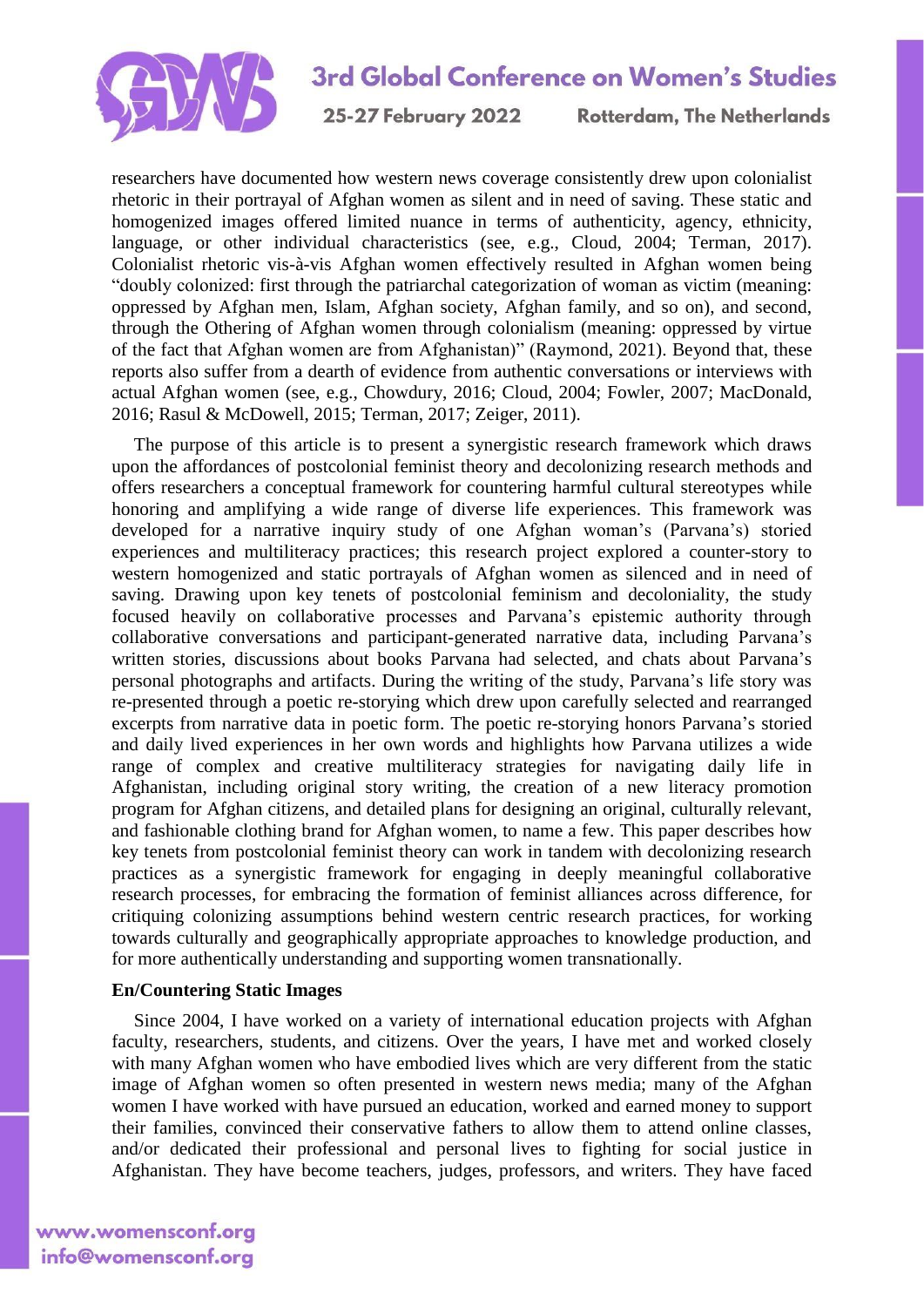

25-27 February 2022

**Rotterdam. The Netherlands** 

challenging situations, discrimination, and misogyny, but they have also carved spaces for themselves to express creativity and explore fulfilling opportunities. Over time, it became clear that the static western portrayals of Afghan women did not match what I was experiencing in my work with actual Afghan women. As I developed deeper friendships with Afghan women engaging in a wide range of creative strategies for navigating daily life, I was left wondering how to challenge or counter the dangerous "single story" I was seeing in the news (Adichie, 2009).

Several researchers have noted how counterimages can be utilized effectively as a tool for challenging and upending static stereotypes and for increasing feelings of empathy and understanding (see, e.g., Vedantam, 2013; Lai et al., 2014). Segal (2011) has noted that social empathy, or "the ability to understand people by perceiving or experiencing their life situations" (p. 266) can increase cross-cultural sensitivity and "insight into structural inequalities and disparities" (p. 267). In response to my increasing dismay over contradictions between static portrayals of Afghan women as completely lacking in agency and the reality of diversity and creativity I was witnessing, I reached out to my Afghan friend Parvana and asked if she might be interested in sharing her life story in a collaborative study. She had also frequently commented on her frustration not only with the challenges of daily life in Afghanistan but also with persistent stereotypes in the west about Afghanistan and Afghan women, and she readily agreed. Parvana expressed her frustration and her desire to be a change agent during one of our many conversations: "I want to show Afghanistan to these people. It drives you to bring this social justice in society because at the end of the day, being as a citizen of Afghanistan, I feel I am responsible to bring this. I mean, all of us are responsible for it. I mean if we don't, then who?" (Conversation with Parvana, as cited in Raymond, 2021, p. 192).

In this paper, I will briefly summarize the methodology and findings of my study with Parvana and will then focus more deeply on the theoretical and conceptual framework which guided us on our research journey. It is my hope that this framework might serve to inspire others to join us in our work towards challenging persistent assumptions and cross-cultural stereotypes, increasing social empathy for others, and amplifying the wide range of diverse life experiences across the world.

### **2. Methodology**

#### **Narrative inquiry, collaborative data collection, and relationship cultivation**

This narrative inquiry project explored the authentic lived experiences of Parvana, an Afghan woman who until very recently lived in Afghanistan. I met Parvana in 2010 when we started working together on an online English language program for Afghan girls and women in Kandahar. After many years of working together closely and exchanging daily emails about programming, students, and logistics, we each pursued projects which took us in different directions. Parvana went to university in Afghanistan, and I left my position with the online program. Our friendship, however, had taken hold, and we continued to meet online on a regular basis. By 2019, we decided to work together on a larger research project to explore Parvana's life story. Data collection in the project took place entirely online (e.g., via WhatsApp, Skype, email) from January 2019 until February 2021 and included a variety of strategies for Parvana to generate self-selected narrative data through open-ended interviews, written stories, book discussions, conversations, photographs, and artifacts. Data analysis sought to dig beneath the surface meaning of Parvana's stories and included strategies to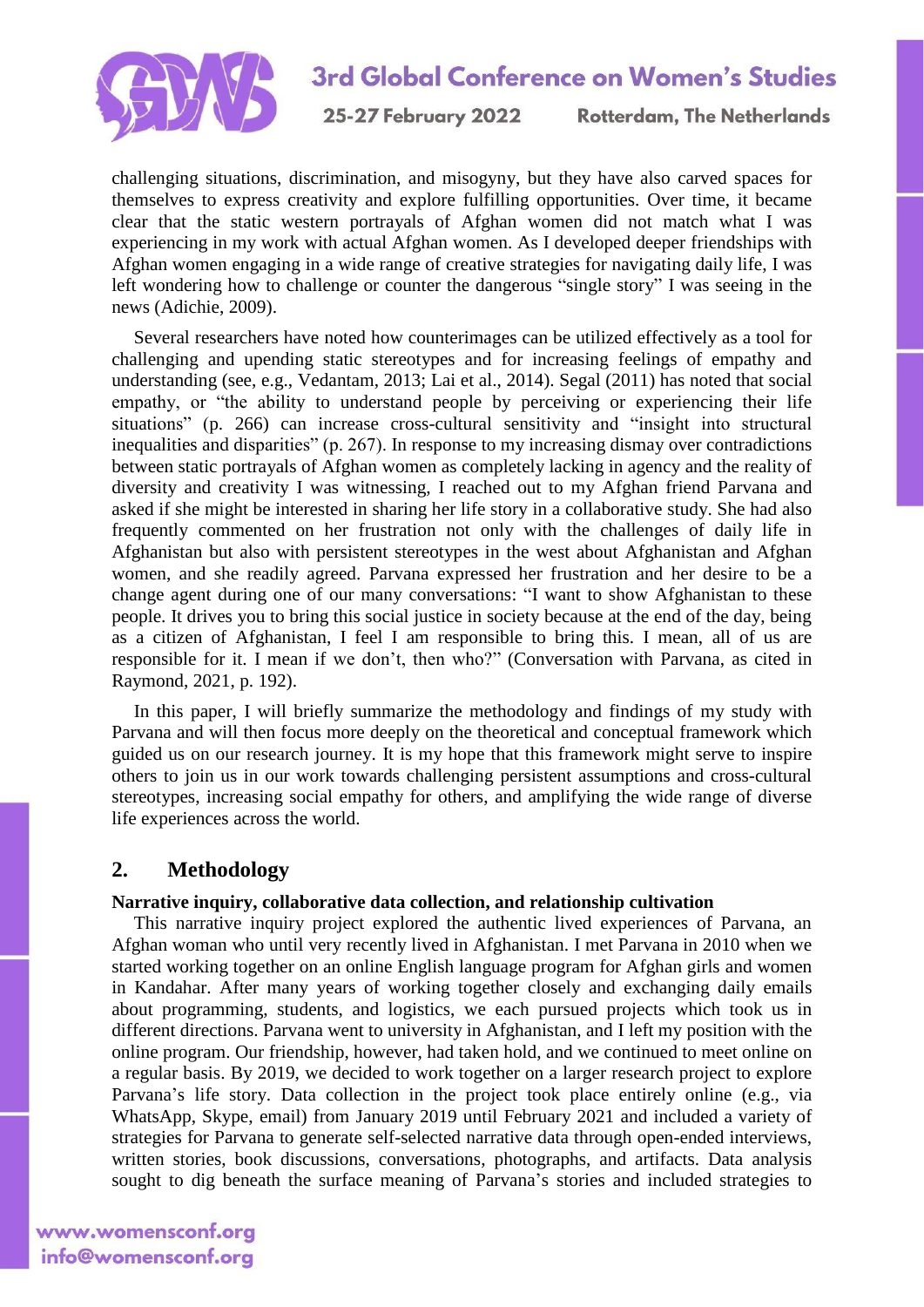

25-27 February 2022

**Rotterdam. The Netherlands** 

tease out hidden themes and patterns. Some of these strategies included three-dimensional narrative analysis, thematic analysis, design analysis, artifactual analysis, and poetic restorying. During data collection, analysis, and final report writing, Parvana reviewed and contributed to each phase of the project, including selecting how she wanted to share her story and offering input on transcripts, analyses, and poetic re-storying. Because data collection in this study was highly collaborative and centered on participant self-selected data, our relationship and interaction occupied a central role in the study. Because this focus on relationship cultivation and the deep exploration of individual life and experience is also a key feature of narrative inquiry, a narrative approach was a logical choice for our work together.

### **3. Exploring findings through arts-based methods: Poetic re-storying**

Our research together revealed that Parvana's storied experiences illustrate how she utilizes a wide range of complex and creative multiliteracy strategies for navigating daily life in Afghanistan, including original story writing, the creation of a new literacy promotion program for Afghan citizens, detailed plans for an original and culturally relevant and fashionable clothing brand for Afghan women, and many others. To remain true to the postcolonial feminist framework guiding this study, Parvana's story was re-presented through her own words in poetic restorying. By selecting key passages from the narrative data and creating a standalone chapter of poetry, we focused on Parvana's authentic lived experiences over time. The poetic format served as a creative platform for honoring Parvana's lived experiences in a more authentic way while also provoking "emotional engagement and human connection between the author, the person being represented, and the audience" (Leavy, 2015, p. 92).

### **4. Postcolonial feminist theory and the decolonization of research methods**

#### **WEIRD populations, positional superiority, and the power in words**

Consider this for a moment: Up to eighty percent of academic research in the social and behavioral sciences comes from data with WEIRD populations (western, educated, industrialized, rich, democratic), even though those populations only make up only about twelve percent of the world's total population. Although WEIRD populations make up the minority of the world's population, results from studies with them are often used to form generalizations about the majority of the world's populations even though the majority of the world experiences life in vastly different ways (Azar, 2010, p. 11). This tendency to generalize research findings from studies based on experiences of the world's minority populations to the experiences of the world's majority populations privileges the few over the many, leaving out vastly different ways of experiencing the world in the process. This egregious omission is neither an innocent nor a new phenomenon. The act of generalizing research results based on twelve percent of the world's population to the rest of the world is laden with disturbing implications related to superiority, exclusion, and discrimination.

Said (1978) uncovers and analyzes the development of a similar strategic and rhetorical posturing of "positional superiority" (p. 7), whereby images of "Orientalist" cultures are strategically manipulated to be seen as *primitive, uneducated*, or *violent* when contrasted with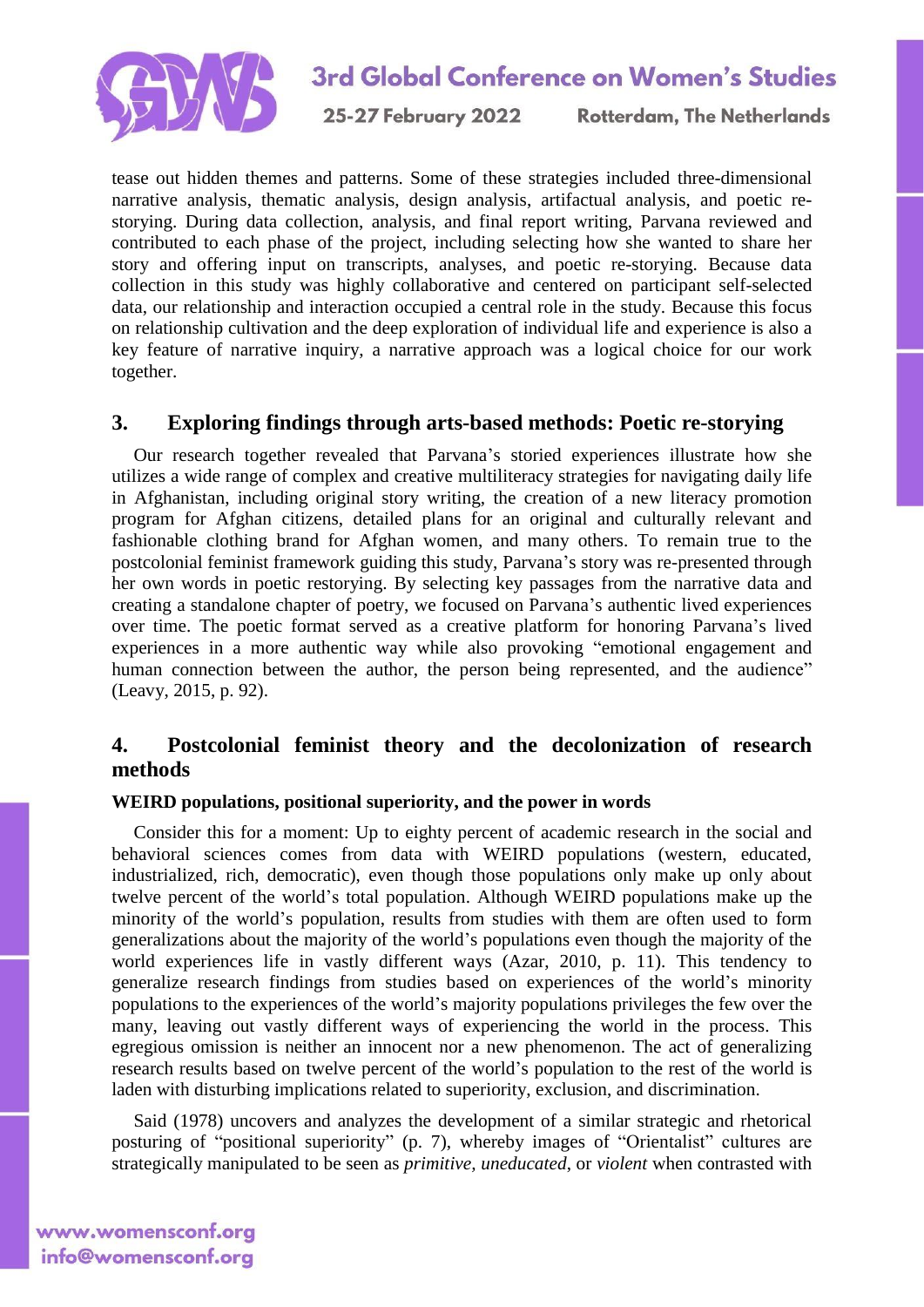

25-27 February 2022 **Rotterdam. The Netherlands** 

their more *civilized* and *educated* western counterparts (p. 9). Furthermore, these contrastive constructs are then paired with their hierarchically charged linguistic counterparts of *first/third* and *developing/developed* cultures. Over time, these rhetorically manipulated images have been reinforced and taken root.

To disrupt the linguistic hegemony embedded in the linguistically charged constructs of *first/developed* and *third/developing* world, I will substitute the term "majority world" (Norsworthy, 2017, p. 1036) for terms like *Third World* or *developing world* in this paper. The term "majority world" is a more accurate, fitting, and non-discriminatory way of representing the *actual* majority of the world's population, especially considering the fact that generalizations are often made about majority world populations based on the experiences of the few. Similarly, I will refer to the *west* or the *western* world with lower case letters to disrupt the semiotic and geopolitical implications of capitalizing the terms *West* or *Western* world.

#### **Postcolonial feminist theory**

Postcolonial feminist theorists have identified and challenged the ways in which the west has portrayed "the colonial subject as Other" (Spivak, 2010, 0. 35) and represented "majority world women and female voices as marginalized, silent, and inferior" (Raymond, 2021, p. 25). This rhetoric often occurs in tandem with an "incapacity of westerners to listen or hear the other, beyond enforcing and projecting their own Eurocentric sensibilities upon them rendering the subaltern unseen and unheard" (Darder, 2018, p. 94). Postcolonial feminists push back against the "epistemic violence" (Spivak, 2010, p. 35) that occurs when nondominant epistemologies are not only "rendered silent and invisible, but are often absorbed or destroyed" (Darder, 2018, p. 97). By shifting the focus from an *Othering* to an *Honoring*, postcolonial feminists seek to highlight the "perspectives, experiences, and ways of knowing that have historically otherwise often been marginalized, erased, or subsumed under a master narrative which privileges western-centric research approaches and perspectives" (Raymond, 2021, p. 16).

My research with Parvana draws heavily upon some of the key tenets from postcolonial feminist theory, including Mohanty's (2003) notion of "feminism without borders" (p. 1)—a feminist vision which embraces the forging of feminist alliance across difference, and which is critical of colonizing discourse which marginalizes non-dominant epistemologies. This feminist vision recognizes and honors a diversity of lived experience forged by race, class, socioeconomics, culture, and other individual characteristics. Finally, postcolonial feminist theory offers a framework for resisting western dominant knowledge production through decolonizing research acts and innovative approaches to knowledge production (see e.g., Falcón, 2016; Mohanty, 2003; Mutua & Swadener, 2004).

Some argue that these decolonizing acts are often "anchored in the daily lives of women" (Alexander & Mohanty, 1997, p. xxxviii). By shedding light on the complex daily experiences and struggles of women, it becomes possible to demonstrate that every day moments are an "integral aspect of the epistemology of anticolonial feminist struggle" (p. xxxviii). In other words, it is the everyday experiences of living life as a woman in a particular society at a particular point in time that can shed light on the particularity of each woman's lived experience and how she navigates her world. To offer a concrete example from the research project described at the beginning of this article: Parvana's stories of her everyday life, including her challenges, successes, and strategies for resisting and persisting,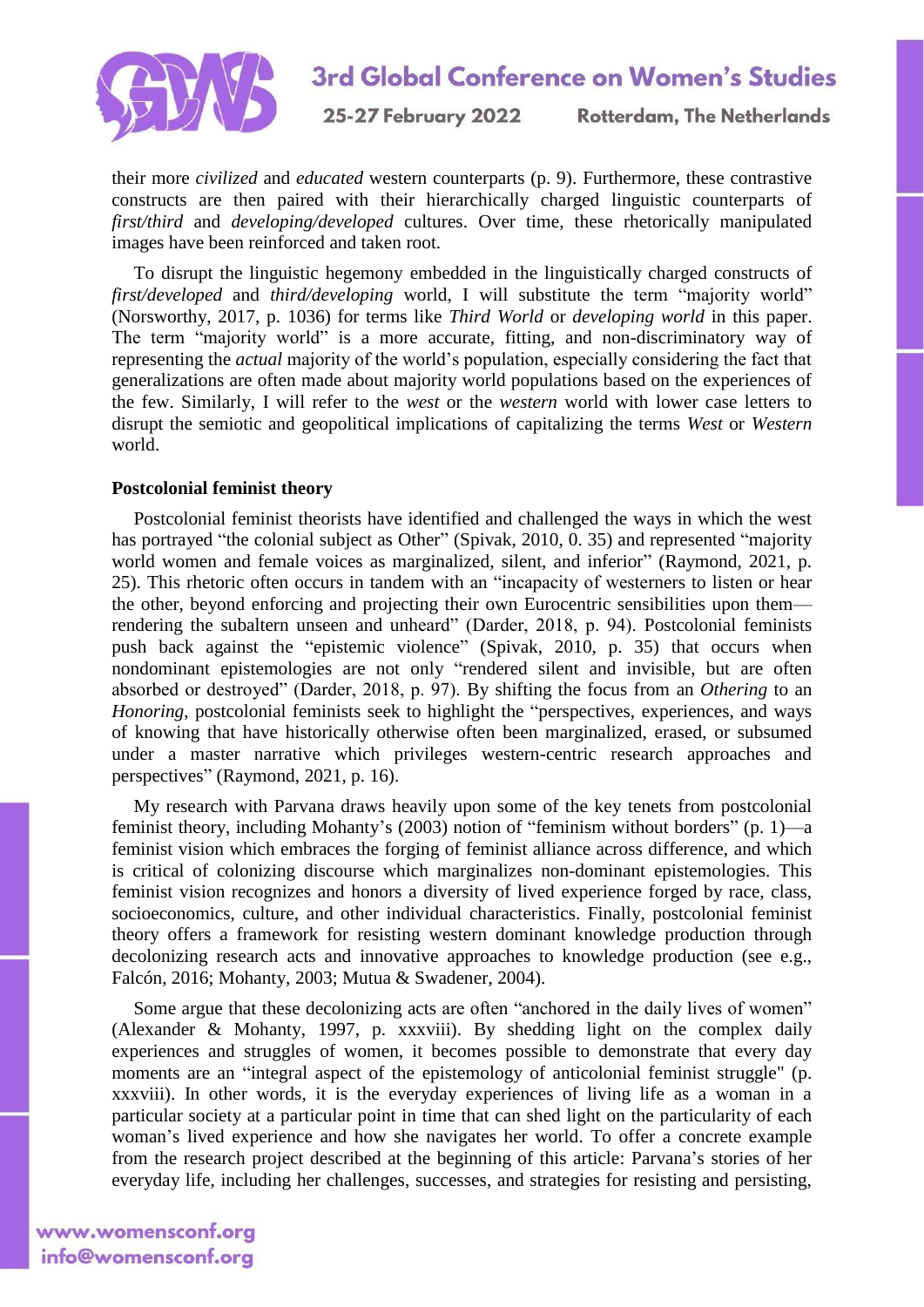

25-27 February 2022

**Rotterdam. The Netherlands** 

are examples of her richly diverse multiliteracy practices and how she navigates daily life as a woman in Afghanistan.

Having settled on postcolonial feminism as a framework for my research with Parvana, I developed a definition of *postcolonial feminism* which included the following five key statements to shape and guide our work together:

It understands the *post* in postcolonial to mean a "going beyond" or a "politically more active mode of engagement" (Shohat, 1992, p. 108).

It is a feminist vision which is critical of colonizing discourses and research practices which intentionally or unintentionally marginalize non-dominant epistemologies.

It recognizes and embraces diversity in sexuality, race, class, culture, and other diverse areas of the human experience.

It encourages the forging of feminist alliances across difference, and, finally,

It aims to decolonize pedagogy and research through the development of opportunities for exploring and analyzing power, privilege, and gender oppression while also developing strategies for resistance and transformation (Raymond, 2021, p. 22).

#### **The project of decolonization**

With these guiding statements in mind, I considered ways to push against some of the colonizing tendencies in research and to decolonize the research process. I looked for alternatives which might allow us "to see the complexities, singularities, and interconnections between communities of women such that power, privilege, agency, and dissent can be made visible and engaged with" (Mohanty, 2003, p. 244). In my project with Parvana, one of these strategies included shifting the focus from a researcher-participant relationship to more highly collaborative procedures where Parvana decided how best to share her story and what aspects of her life story to share. This shift in focus vis-à-vis data collection procedures led to more insightful takeaways than I would have gained if I had assumed to know how best to understand Parvana's life story, or if I had occupied the driver's seat for the entire research project.

Some of the ways in which Parvana's choices informed, enriched, and guided our research procedures include the following: Parvana volunteered to share two stories she had written about a frightening bus trip with her family and an attack on her university, and we then talked about her experiences, feelings, writing process, motivation, imagery, and literary choices; She asked me to participate in a series of peer mentoring meetings, and we talked about challenges and victories from our daily lives as we practiced mindful listening and cultural humility; She told me the books *The Forty Rules of Love* and *Rumi's Daughter* had helped her navigate through difficult times and had inspired her to persist, so I also read the books, and we engaged in heartfelt discussions about the characters, their lives, the books' overarching themes, and connections to our own daily lives. I came to know Parvana more deeply during that time than I had expected because she guided me to the stories, books, and experiences which had shaped her life.

When Parvana had shared her story in a wide variety of ways, I considered how to represent her life in ways that were consistent with the guiding tenets of postcolonial feminist theory and decolonizing research methods. I wanted to recognize, honor, and amplify Parvana's epistemic authority and her diverse literacy practices. I wanted Parvana to tell her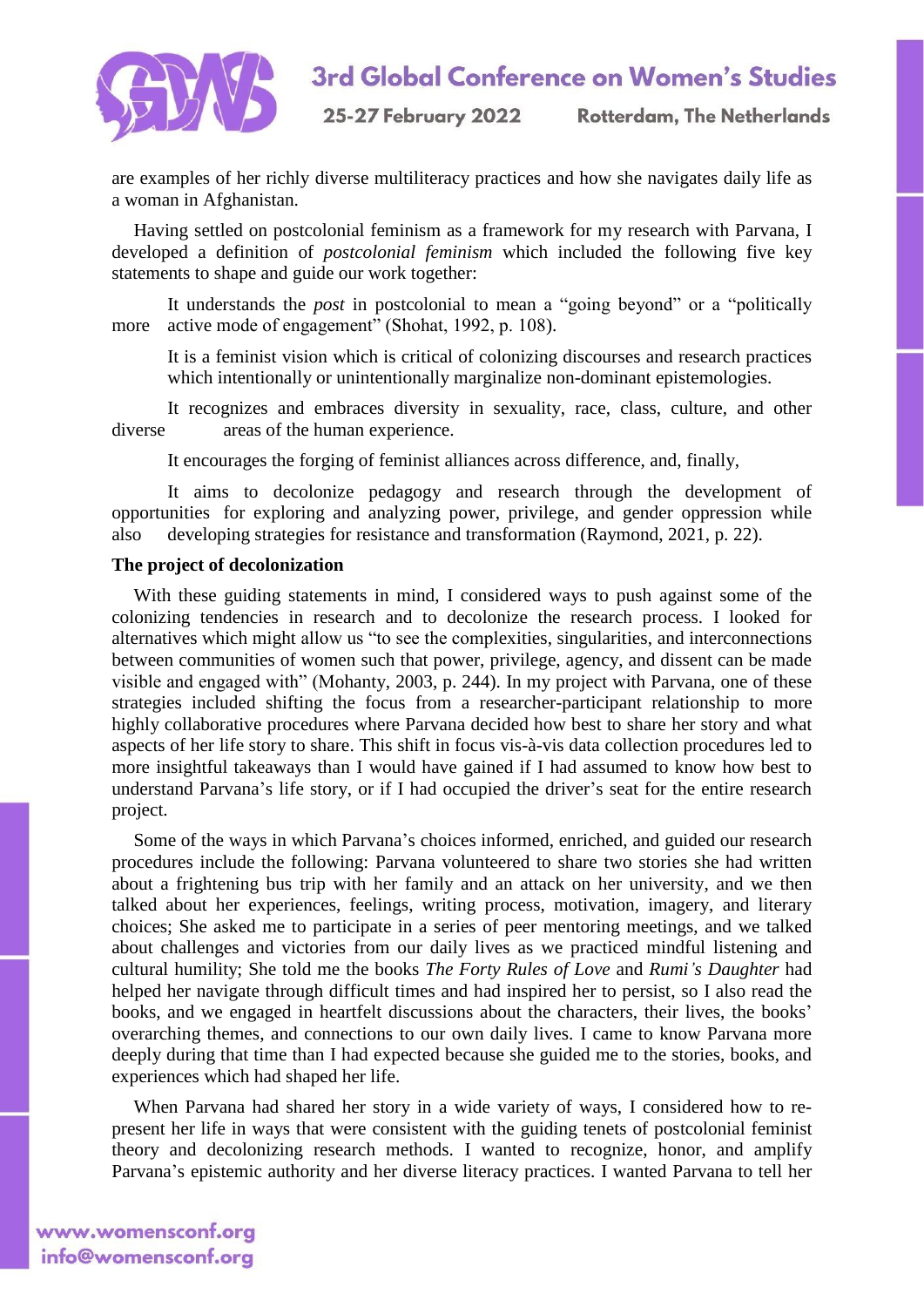

25-27 February 2022 **Rotterdam. The Netherlands** 

own story with her own words, so I moved to poetic re-storying. Faulkner (2018) argues that actively engaging with poetry is consistent with feminist research projects because it highlights "a means of doing, showing, and teaching embodiment and reflexivity, a way to refuse the mind-body dialectic, a form of feminist ethnography, and a catalyst for social agitation and change" (p. 1).

With this in mind, I carefully selected and rearranged examples from the narrative data to highlight how Parvana utilizes a wide range of complex and creative multiliteracy strategies for navigating daily life in Afghanistan, including excerpts from the following: Parvana's story writing which helped her process and document harrowing experiences in her life; conversations about her commitment to create and run a new literacy program for Afghan citizens; and descriptions of photos and detailed plans for designing original, culturally relevant, and fashionable clothing for Afghan women, to name just a few. The narrative excerpts were then rearranged and pieced together as a poetic re-presentation of Parvana's life.

Parvana carefully reviewed the poetic re-storying, and we then worked together to edit a final version to best reflect and amplify her life experiences. In a later conversation about the decision to turn to poetry to honor her story, Parvana reflected on what this unusual approach represented for her:

I mean, the other great thing about this is its authenticity and how true each and everything about this piece is. I think that makes it even more powerful because there is nothing that is made up or is just said out of nowhere. I think it wouldn't have been explained this well if you had chosen another form other than poetry. I think it [poetry] is the best fit for the story. […] It takes you to the different times back and forth, like the character, and personally for me. It really shows how much a person has transformed. I mean always. It represents a lot, a lot, a lot about a person. … It's the story of so many Afghan women—what they go through, but they are usually not represented in such an ordered and great way. […] I love it. I scrolled over it a lot since you have sent it. I'm scrolling over it and reading it. It's quite powerful. (Conversation with Parvana as cited in Raymond, 2021, 134).

The poetic rendering offered us a creative possibility for presenting Parvana's story in non-traditional ways while also highlighting Parvana's rich and complex storied experiences and multiliteracy practices in an accessible and engaging form. To give readers an opportunity to engage a bit with Parvana's remarkable story, I am including a brief excerpt from the 44-page poetic rendering here. In this passage, Parvana reflects on how her life had changed from that of a ten-year-old girl who felt ill equipped to fight against injustice against women and her life as a twenty-one-year-old woman who has "achieved the strength, the courage, and the ability to fight back against negative stereotypes and behaviors towards girls and women even though there is great danger in doing so" (Conversation with Parvana as cited in Raymond, 2021, p. 88). In the following passage from the poetic re-storying, Parvana reflects on how she has changed over time: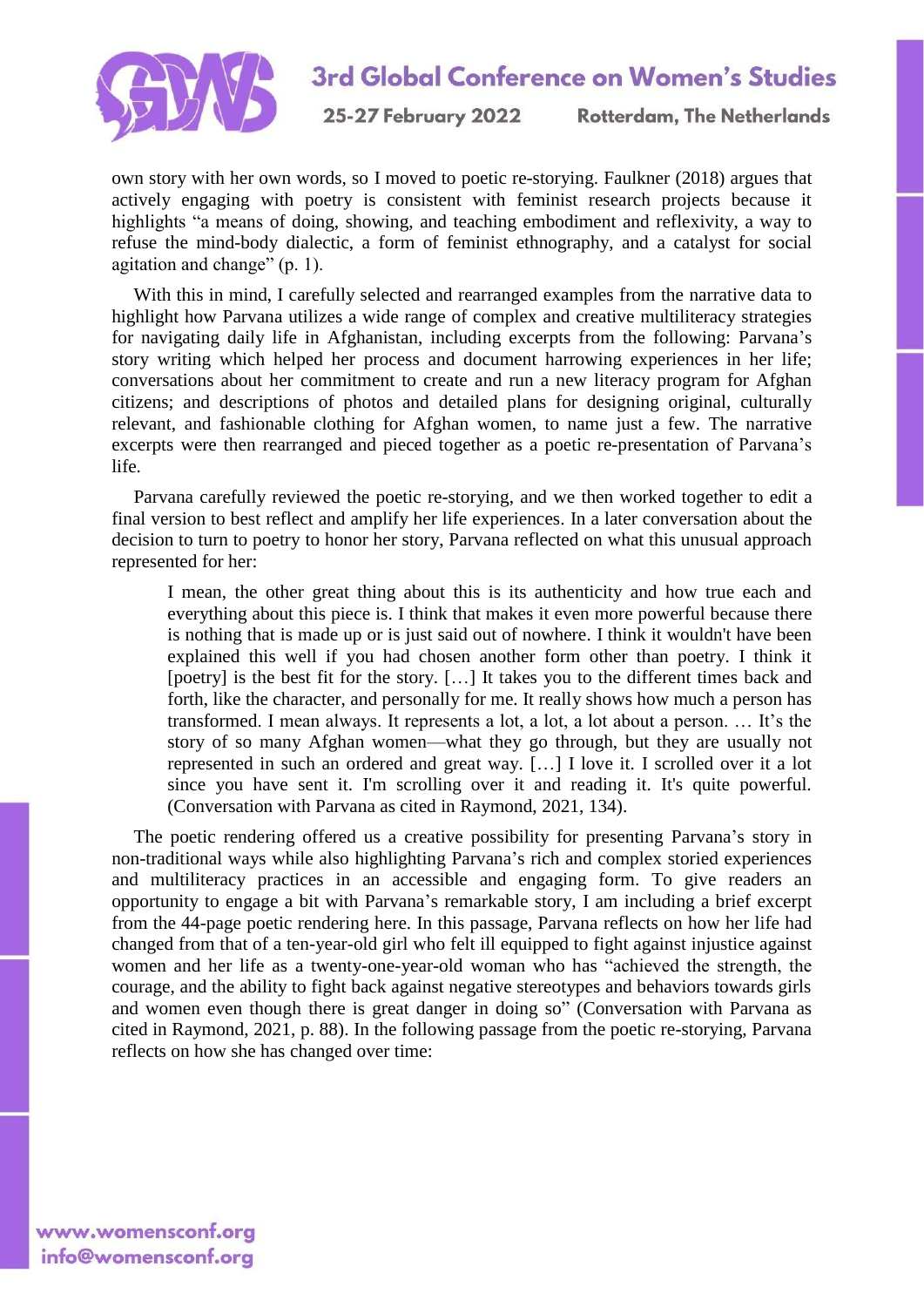

25-27 February 2022

**Rotterdam. The Netherlands** 

I am a different me

*When I was ten…*

I wouldn't think about improving other lives,

Or having the idea of improving other women's lives.

I mean I wanted it, but I really could not figure it out.

Most of the time I would forget even thinking about myself, so how would I think about other women?

Harassment was there. I told you.

Although I was ten—even smaller—

I was being harassed by the men in the streets,

and even men who followed me to home and brought me letters.

Wrote me letters and slipped it inside my house's door.

That time I was so scared,

And I thought I did not have a voice to speak.

I thought it is a shame to talk about it.

To really care for yourself.

To really think about what you really want to be yourself.

To have that freedom of walking in a street.

I could not talk to anyone about it.

Society influences you in a way that you forget who you really are.

You don't get that feeling from nowhere.

People do not tell you, you should have a purpose in life.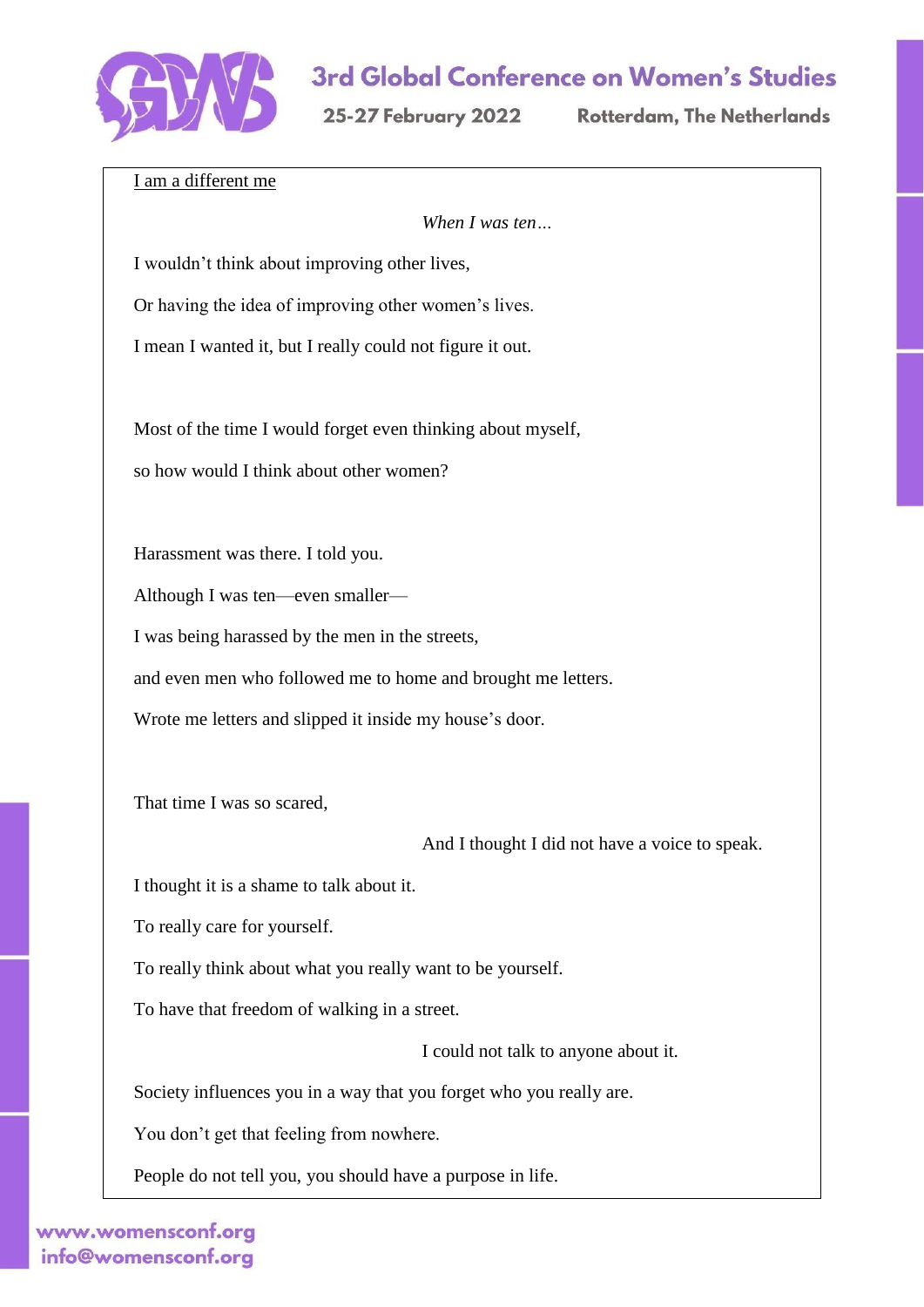

25-27 February 2022

**Rotterdam. The Netherlands** 

They will try to take that purpose from you even if you have it,

but they would never encourage you to have it.

*Today…*

I can say I am a different me—a totally different person.

Today who I am is I think how to improve.

I think what changes to bring, which ways to choose, which differences to bring.

Today when I see something, I fight back.

I do not remain calm even if it gets to physical fight.

I have done that with men a lot in the bazaars

although there's a huge threat to doing that because these men can do anything to you.

But I do not back off.

I mean, what's the purpose in your life, your goal as a woman, as a human being?

I think I have a voice today,

And I think I can speak for others also.

I can totally see myself being very very very strong now.

So this is the different self that I think that I changed a lot.

A different *strong* me.

(Poetic re-presentations of Parvana's storied experiences, as cited in Raymond, 2021, pp. 178-180)

Working so closely together on this project allowed us to reflect on and disrupt traditional power dynamics in research collaborations. The highly collaborative nature of this project allowed us to challenge traditional approaches to research as Parvana co-constructed the project through self-selected data, like written stories and artifact descriptions, and we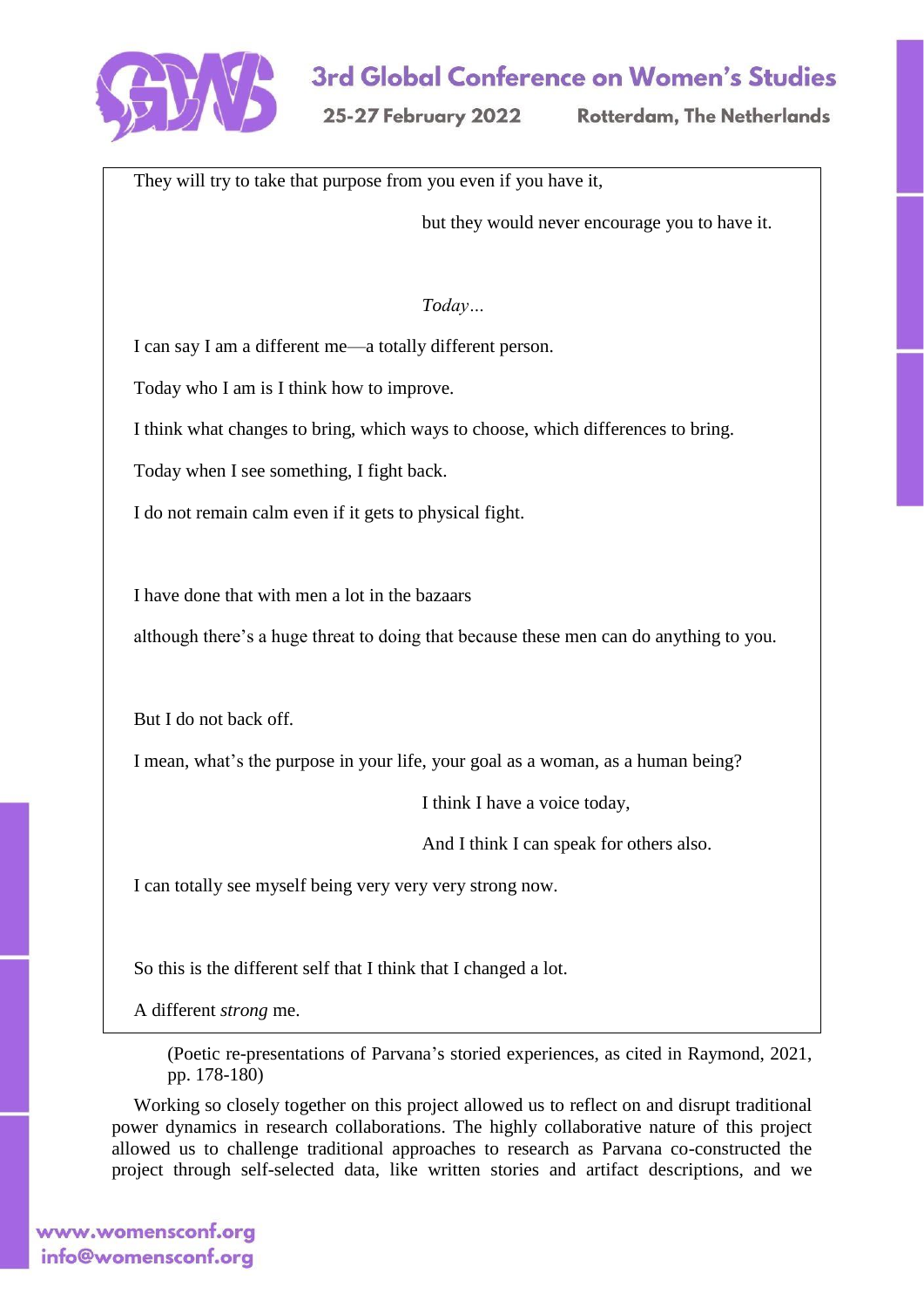

25-27 February 2022

**Rotterdam. The Netherlands** 

focused on more collaborative processes, like book discussions and peer mentoring sessions. Future acts of decoloniality might include publishing this and other similar research in open access journals, so other feminist researchers can easily download and read about our work together. Other researchers have noted similar strategies for decolonizing research practices, including "radical reflexivity" (Norsworthy, 2017, p. 1040) and other practices which intensify the collaborative aspects of research while building trust, engaging in dialogue, practicing cultural humility, and cultivating relationships (see, e.g., Falcón, 2016; Mutua & Swadener, 2004; Norsworthy, 2017; Tuhiwai Smith, 2012).

### **5. Discussion and conclusion**

This paper describes how drawing upon affordances offered by postcolonial feminist theory can work in tandem with decolonizing research practices as a synergistic framework for engaging in deeply meaningful collaborative research processes, for embracing the formation of feminist alliances across difference, for critiquing colonizing assumptions behind western centric research practices, for working towards culturally and geographically appropriate approaches to knowledge production, and for more authentically understanding and supporting women transnationally. This conceptual framework offers one model for cultivating meaningful transnational feminist collaborations which are informed and fueled by cultural humility, imagination, and a "practice of not knowing" which encourages us to "genuinely engage with others across difference" (Perry, 2018, p. 9). Research that begins with conversation, relationship building, and common ground rather than from the reinforcement of power imbalances has the potential to offer meaningful collaborations built on trust and respect. By utilizing the tools offered by postcolonial feminism and decoloniality—tools which demand that we carefully reflect on and challenge systems of power that we might consciously or subconsciously embody when engaging in research, we can reiteratively remind ourselves during the research process and beyond that we are obligated to engage in research that actively resists dominant power narratives which are laden with linguistic, semiotic, and geopolitical assumptions that often silence, subsume, or ignore majority world epistemologies.

#### **Acknowledgments**

This paper is based on a larger dissertation study submitted in partial fulfillment of the requirements for the degree Doctor of Education in the Department of Curriculum and Instruction, Indiana University, Bloomington.

### **References**

Adichie, C. (2009). The danger of a single story [Video file]. Retrieved from [https://www.ted.com/talks/chimamanda\\_ngozi\\_adichie\\_the\\_danger\\_of\\_a\\_single\\_story?lang](https://www.ted.com/talks/chimamanda_ngozi_adichie_the_danger_of_a_single_story?language=en) [uage=en](https://www.ted.com/talks/chimamanda_ngozi_adichie_the_danger_of_a_single_story?language=en)

Alexander, M.J., & Mohanty, C.T. (1997). Introduction: Genealogies, legacies, movements. In Alexander, M.J. & Mohanty, C.T. (Eds.). *Feminist genealogies, colonial legacies, democratic futures* (pp. xiii-xlii). Routledge.

Azar, B. (2010) Are your findings 'WEIRD'? *Monitor on Psychology: American Psychological Association, 41*(5), 11.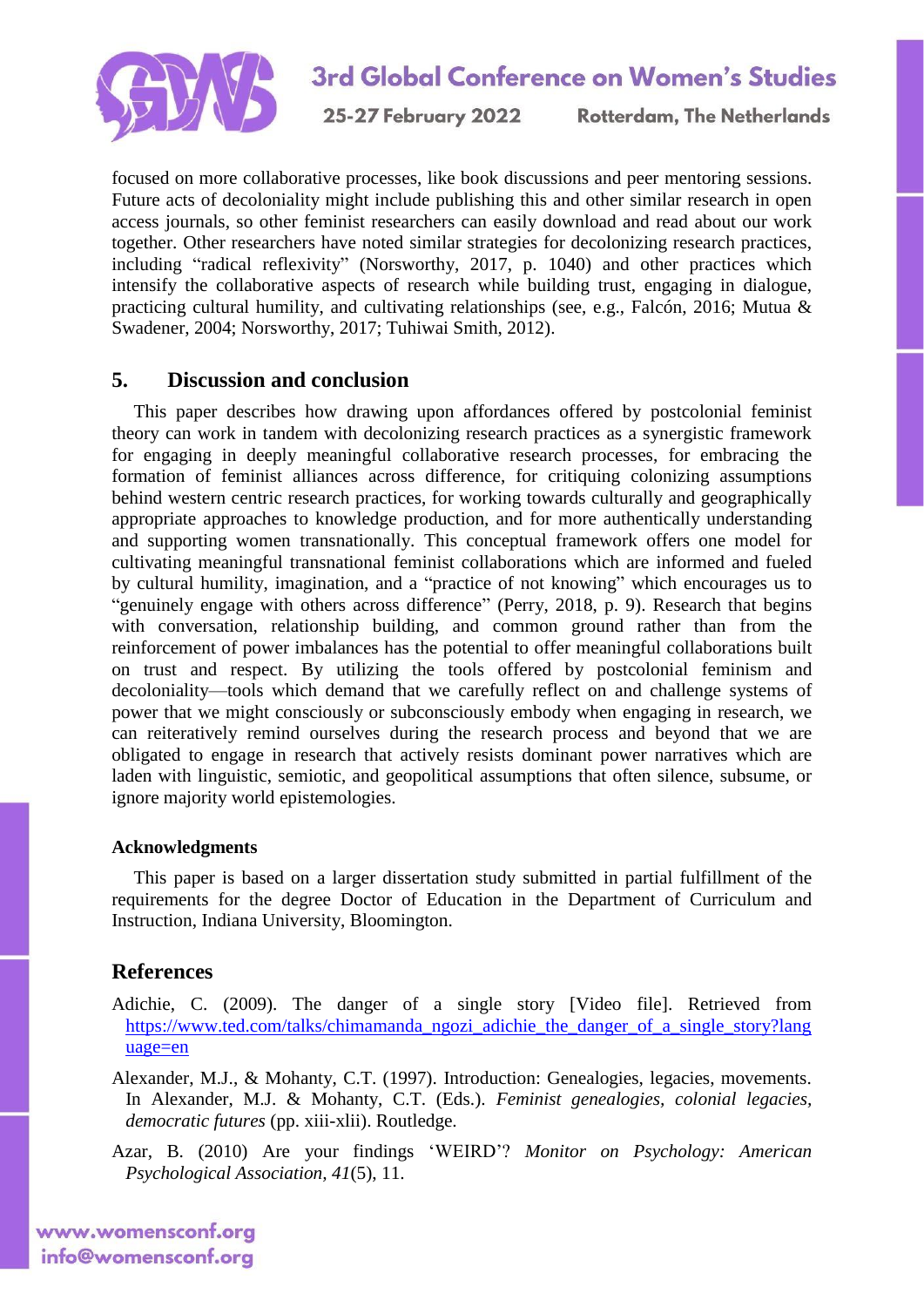

25-27 February 2022 **Rotterdam. The Netherlands** 

- Chowdury, E. (2016). Development paradoxes: Feminist solidarity, alternative imaginaries, and new spaces. *Journal of International Women's Studies, 17*(1), 117-132.
- Cloud, D. L. (2004). "To veil the threat of terror": Afghan women and the 'clash of civilizations' in the imagery of the U.S. war on terrorism. *Quarterly Journal of Speech, 90*(3), 285-306.
- Connelly, F.M., & Clandinin, D.J. (1990). Stories of experience and narrative inquiry. *American Educational Research Association, 19*(5), 2-14.
- Creswell, J., & Poth, C. (2018). *Qualitative inquiry and research design: Choosing among five approaches*. Sage Publications.
- Darder, A. (2018). Decolonizing interpretive research: Subaltern sensibilities and the politics of voice. *Qualitative Research Journal, 18*(2), 94-104.
- Falcón, S.M. (2016). Transnational feminism as a paradigm for decolonizing the practice of research: Identifying feminist principles and methodology criteria for U.S.-based scholars. *Frontiers: A Journal of Women Studies, 37*(1), 174-194.
- Fowler, C. (2007). Journalists in feminist clothing: Men and women reporting Afghan women during Operation Enduring Freedom, 2001. *Journal of International Women's Studies, 8*(2), 4-19.
- Lai, C. K., Marini, M., Lehr, S. A., Cerruti, C., Shin, J.-E. L., Joy-Gaba, J. A., Ho, A. K., Teachman, B. A., Wojcik, S. P., Koleva, S. P., Frazier, R. S., Heiphetz, L., Chen, E. E., Turner, R. N., Haidt, J., Kesebir, S., Hawkins, C. B., Schaefer, H. S., Rubichi, S., Sartori, G., Dial, C. M., Sriram, N., Banaji, M. R., & Nosek, B. A. (2014). Reducing implicit racial preferences: I. A Comparative Investigation of 17 Interventions. *Journal of Experimental Psychology: General*. Advance online publication. <http://dx.doi.org/10.1037/a0036260>
- Leavy, P. (2015). *Method meets art: Arts-based research practice*. The Guilford Press.
- Leavy, P. & Harris, A. (2018). *Contemporary feminist research from theory to practice.* The Guilford Press.
- MacDonald, K. (2016). Calls for educating girls in the Third World: Futurity, girls and the 'Third World Woman'. *Gender, Place & Culture, 23*(1), 1-17, DOI: 10.1080/0966369X.2014.991699
- Mertova, P., & Webster, L. (2020). *Using narrative inquiry as a research method: An introduction to critical event narrative analysis in research, teaching and professional practice* (2nd ed.). Routledge.
- Mohanty, C. T. (2003). *Under Western eyes: Feminist scholarship and colonial discourses. Feminism without borders: Decolonizing theory, practicing solidarity* (pp. 18-42). Duke University Press.
- Mutua, K., & Swadener, B. B. (Eds.) (2004). *Decolonizing research in cross-cultural contexts: Critical personal narratives.* State University of New York Press.
- Norsworthy, K. (2017). Mindful activism: Embracing the complexities of international border crossings. *American Psychologist, 72*(9), 1035-1043.